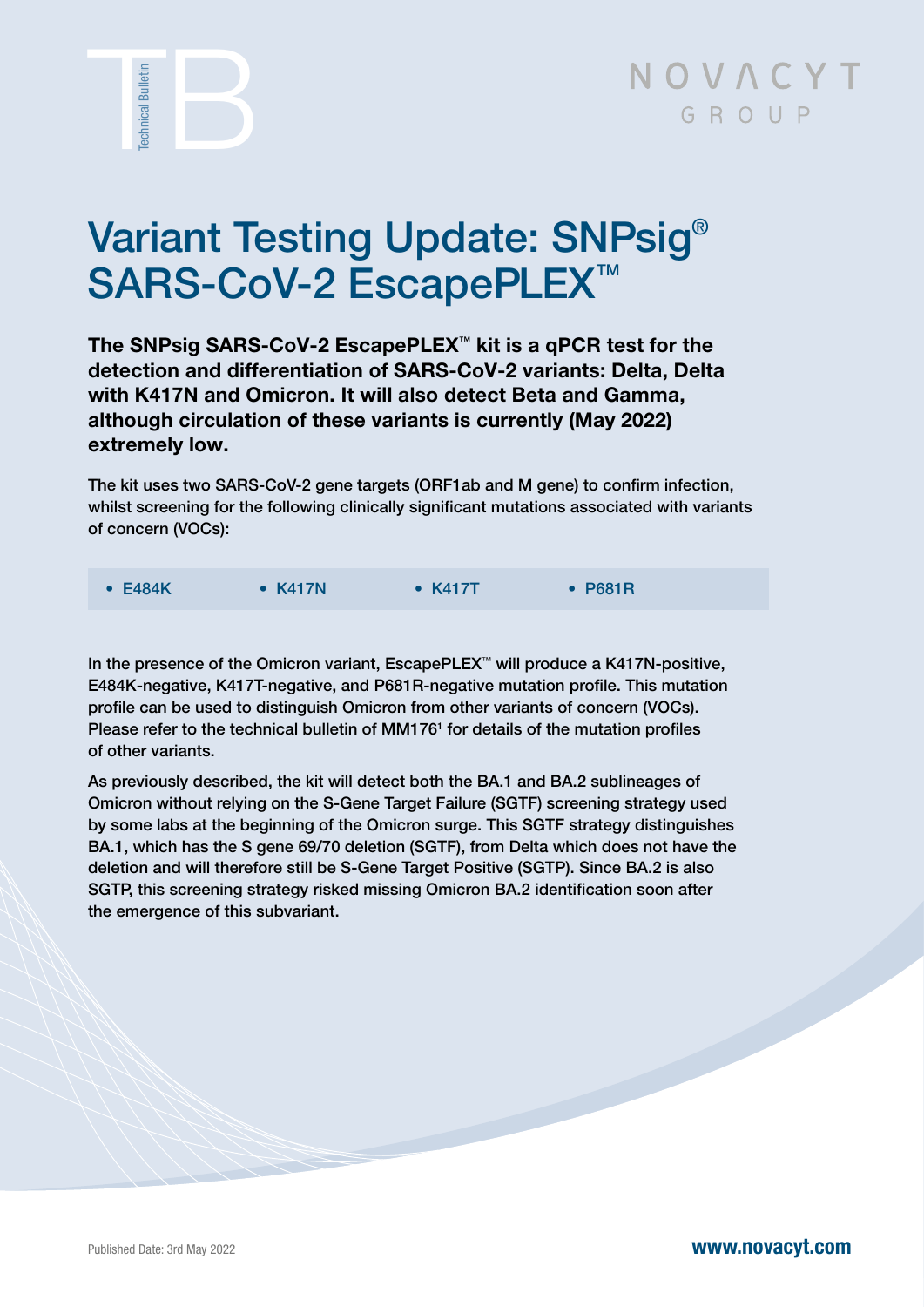| <b>Variant</b>      | ∆69/70 Status   | <b>S-Gene Target Status</b> |
|---------------------|-----------------|-----------------------------|
| <b>Omicron BA.1</b> | <b>Deletion</b> | <b>SGTF</b>                 |
| <b>Omicron BA.2</b> | No deletion     | <b>SGTP</b>                 |
| <b>Delta</b>        | No deletion     | <b>SGTP</b>                 |

*Table 1. Table showing the S-Gene Target status of Delta, Omicron BA.1 and Omicron BA.2. SGTF, S-Gene Target Failure; SGTP, S-Gene Target Positive.*

#### Spread of the BA.2 Sublineage of Omicron and the Emergence of Further Sublineages

By the 1st January 2022, BA.2 accounted for 5% of S-gene target positive (SGTP) cases identified in England, UK, therefore SGTF was acknowledged as no longer adequate in tracking the spread of Omicron<sup>2</sup>. Since then, BA.2 has continued to spread, prompting it to be classified as a Variant Under Investigation by the UK Health Security Agency on the 19th January (VUI-22JAN-01). The World Health Organisation, however, decided that BA.2 should still be considered with the Omicron VOC. By 31st January BA.2 accounted for 97% of SGTP and was then considered a reasonable proxy for the presence of BA.2<sup>3</sup>. Further analysis in March identified a small number of BA.2 sequences which showed SGTF, revealing that this variant identification strategy was still problematic.

On 6th April 2022, two further Omicron sublineages were identified, BA.4 and BA.5, which share mutations with BA.2 plus additional ones but in contrast, do have the 69/70 deletion. Case numbers of these newly identified sublineages are still very low in the UK<sup>4</sup>, but are on the rise in South Africa<sup>5</sup>. This mirrors the previously rapidly changing situation with the Delta variant which also diverged into a number of sublineages. Please note that BA.3 was identified in November 2021 and continues to circulate but in low numbers.

### SNPsig<sup>®</sup> VariPLEX<sup>™</sup> (COVID-19)

The SNPsig VariPLEX (COVID-19) kit, which was launched in April 2021, was designed to detect the Alpha, Beta and Gamma Variants of Concern (VOC) and the Epsilon Variant under Investigation (VUI) as well as the mutations of biological interest N501Y and E484K. It is a reflex test which works by allelic discrimination, each assay having probes for both the wild type (as defined by the SARS-CoV-2 reference sequence) and mutant (MUT) in the same reaction, labelled with different fluorophores and sharing a set of primers. Therefore for each assay, if the mutant is not present, a signal should be obtained from the wild type (WT) probe in the qPCR reaction. Conversely, if the mutant sequence was present in a sample, the mutant probe would give a signal.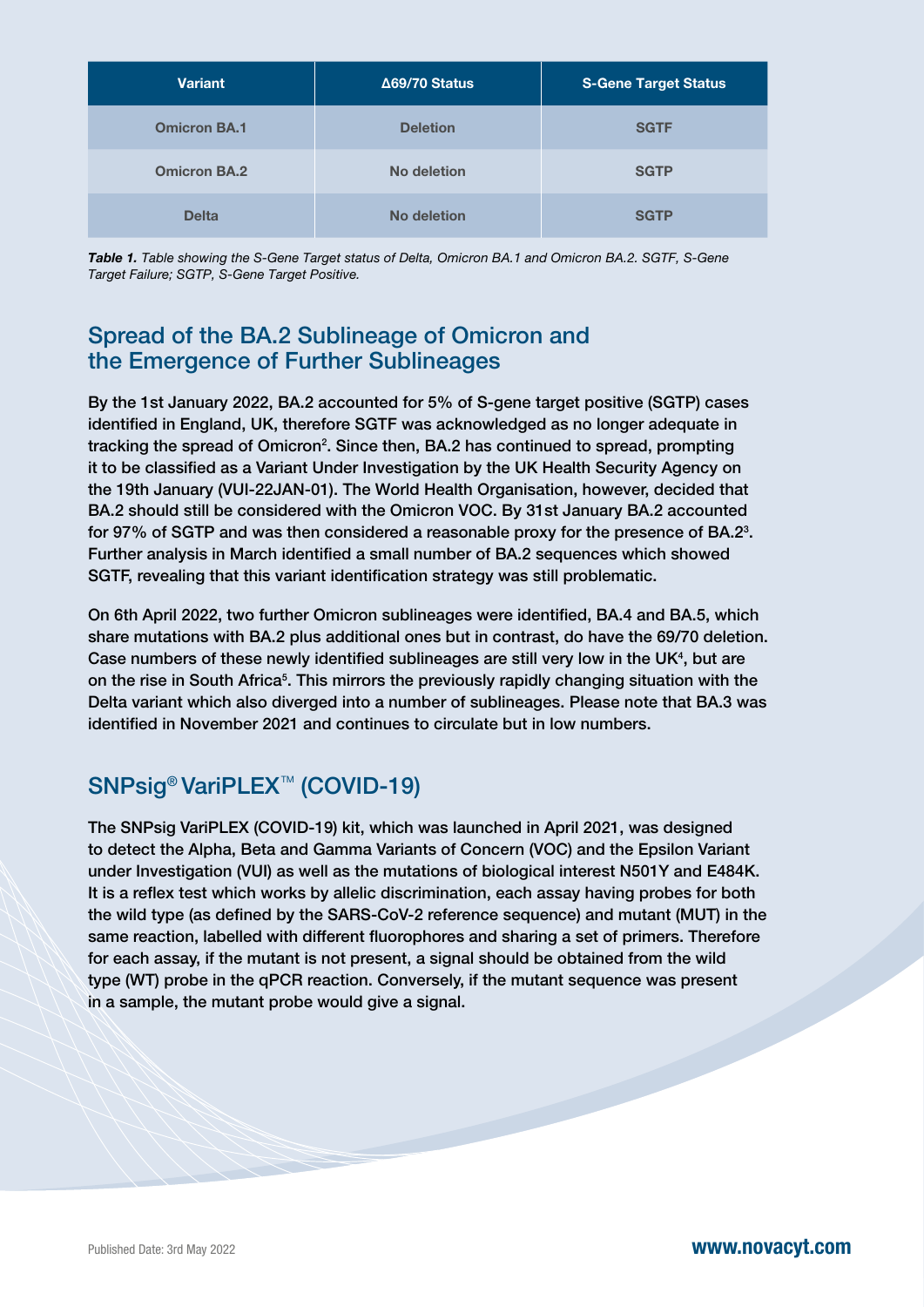During the emergence and subsequent dominance of the Delta variant, the kit appeared to be of less utility in the identification of variants. However, with the spread of Omicron BA.1 and BA.2 sublineages, the VariPLEX kit can once again be used as an alternative to expensive and time-consuming Next Generation Sequencing of SARS-CoV-2 positive samples and avoids reliance on a sample's SGTF or SGTP status. Specifically, the BA.1 sublineage has mutations in the E484K and Alpha identifier probe targets which cause complete target failure. Rather than being an issue, this gives BA.1 the following unique mutation profile with the VariPLEX kit: no detection in Tube 1, Beta identifier MUT in tube 2, N501Y MUT and Epsilon identifier WT in Tube 3. *See Table 2 and Appendix for details.*

Similarly, BA.2 with mutations in both versions of the E484K and Epsilon identifier probes also suffer target failure. This means that VariPLEX yields unique profiles for BA.1 and BA.2 and these can therefore be identified and distinguished from Delta and any other variants which may still be circulating. The patterns of assay failure of these two sublineages obtained with the VariPLEX kit is highlighted in Table 2 with full details in the Appendix. Since the numbers of BA.4 and BA.5 are still very low, it is a reasonable assumption that the second profile in Table 2 will be from BA.2. This could change with the course of time if these sublineages spread further.

|                        | <b>VariPLEX Assay</b>          |                                  |  |  |
|------------------------|--------------------------------|----------------------------------|--|--|
| Lineage                | <b>Alpha Identifier Tube 1</b> | <b>Epsilon Identifier Tube 3</b> |  |  |
| <b>BA.1</b> *          | No amplification               | <b>ROX</b> amplification (WT)    |  |  |
| <b>BA.2*/BA.4/BA.5</b> | <b>ROX</b> amplification (WT)  | No amplification                 |  |  |

*Table 2. The differences in mutation profiles of BA.1 and BA.2/BA.4/BA.5 using the VariPLEX kit. No amplification will be obtained due to mutations in both wild type (WT) and mutant probe targets. \*In silico prediction confirmed by laboratory testing.* 

#### **Recombinants**

Recently there have been reports of recombinants between Omicron and Delta, dubbed Deltacron by the media, namely XD and XF, along with a BA.1 and BA.2 recombinant named XE. The numbers of these are relatively small but are being monitored by agencies such as the UKHSA<sup>6</sup>. For details of the mutation profiles of these recombinants please contact Tech Support.

Published Date: 3rd May 2022 **[www.novacyt.com](http://www.novacyt.com)**